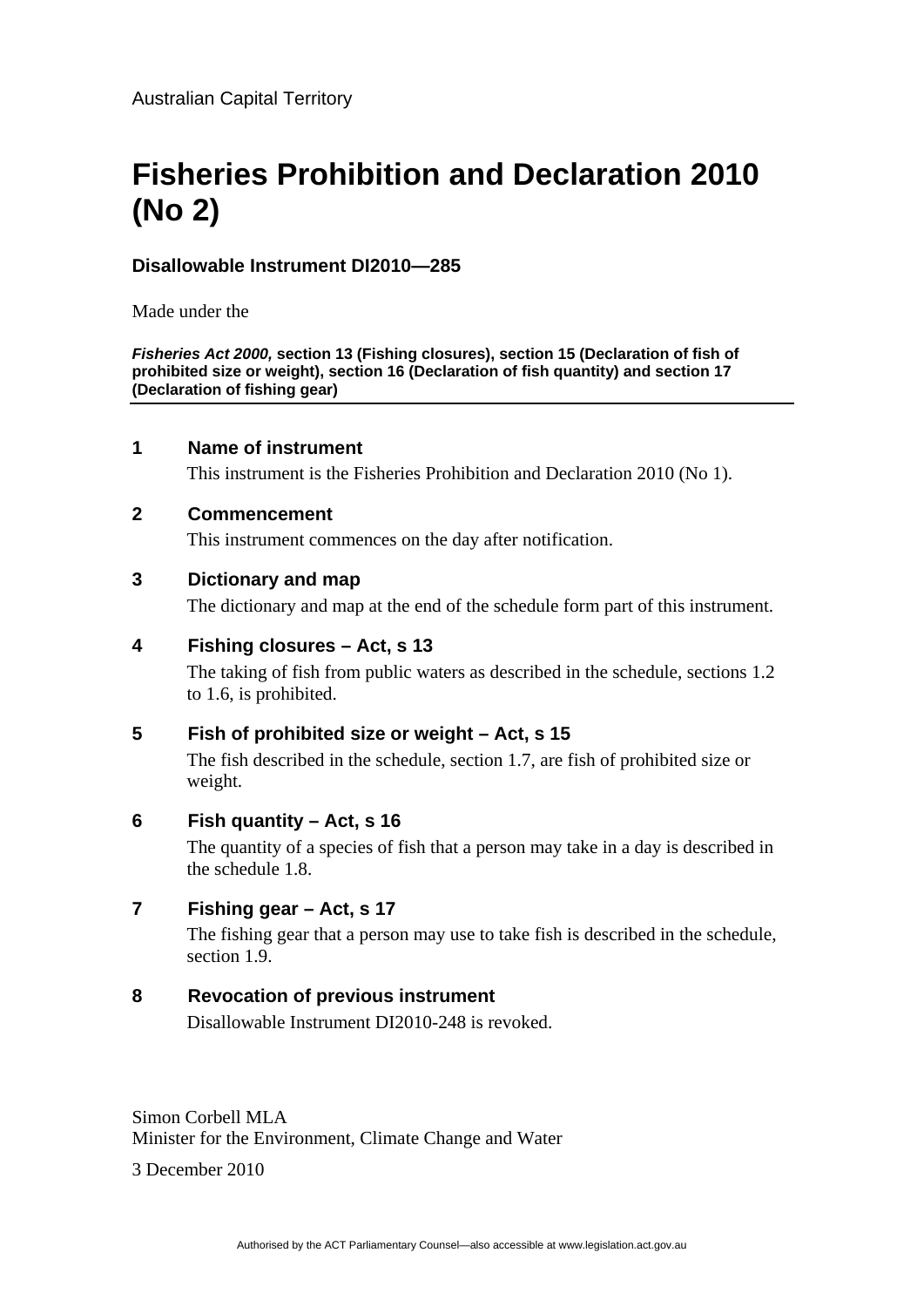# **1.1 Types of Public Waters**

- (1) The following public waters are *open waters*
	- (a) all of the urban lakes and ponds;
	- (b) the Molonglo River downstream of its junction with the Queanbeyan River;
	- (c) the Murrumbidgee River downstream of its junction with the Gudgenby River.
- (2) The following public waters are *prohibited waters*
	- (a) Cotter River upstream of Cotter dam wall, to the junction of Pierces Creek, including Cotter reservoir,
	- (b) Cotter River catchment upstream of Bendora dam wall, including Bendora and Corin reservoirs;
	- (c) Murrumbidgee River downstream of Angle Crossing to the junction with the Gudgenby River;
	- (d) Orroral River upstream of the bridge located west of the site of the former Orroral space tracking station;
	- (e) Tidbinbilla River within the Tidbinbilla Nature Reserve.
- (3) Any public waters that are not open waters or prohibited waters are *trout waters*.

# **1.2 No fishing in prohibited waters – Act, s 13**

The taking of any fish from prohibited waters is prohibited at all times.

### **1.3 No fishing in trout waters at certain times – Act, s 13**

The taking of any fish from trout waters is prohibited from midnight Monday of the Queen's birthday long weekend in June to midnight Friday before the Labour Day long weekend in October in any year.

# **1.4 No taking of Murray Cod at certain times – Act, s 13**

The taking of Murray Cod from public waters is prohibited from midnight 31 August to midnight 30 November in any year.

### **1.5 No taking of Rainbow Trout or Brown Trout at certain times – Act, s 13**

The taking of Rainbow Trout or Brown Trout from public waters is prohibited from midnight Monday of the Queen's birthday long weekend in June to midnight Friday before the Labour Day long weekend in October in any year.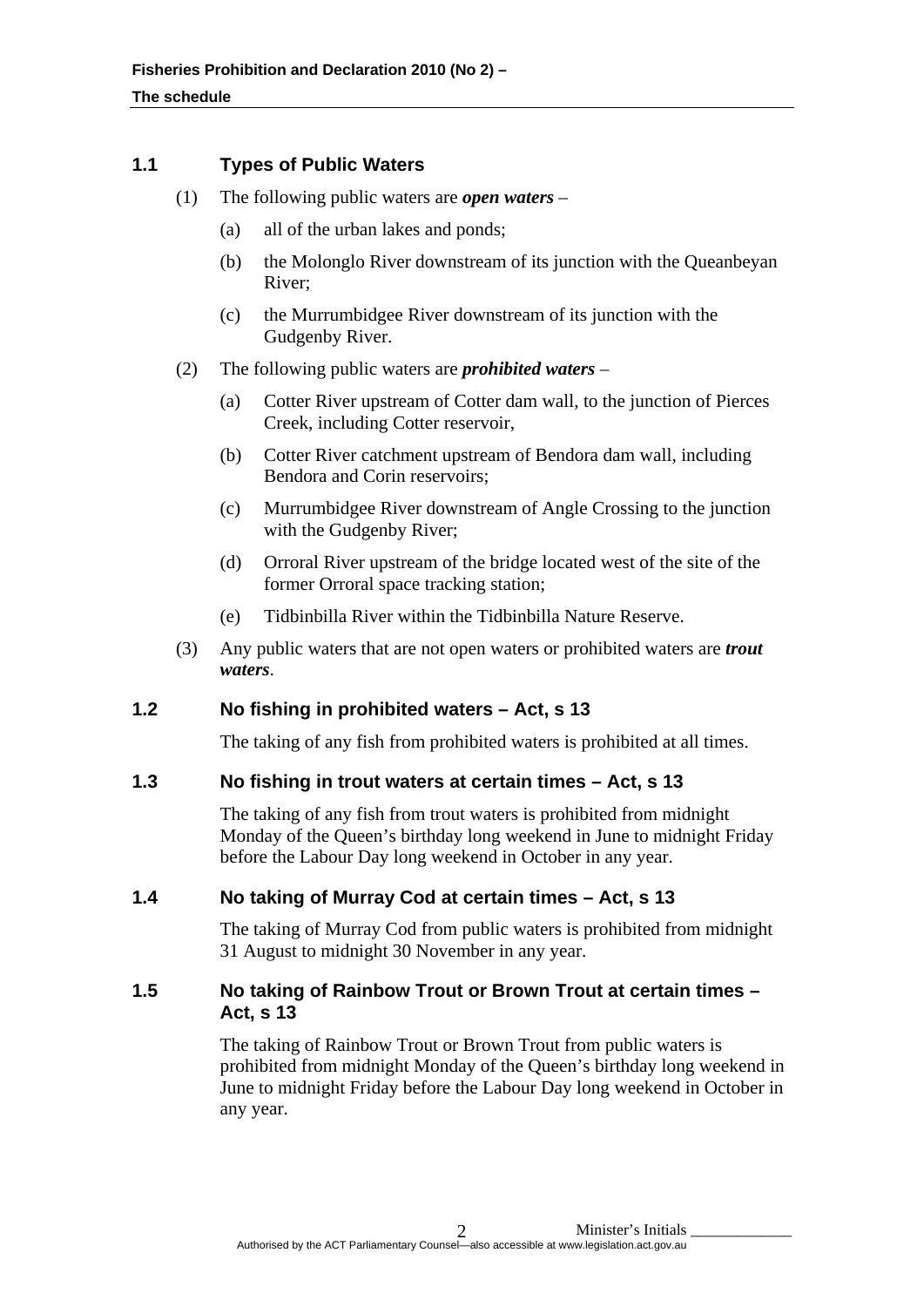# **1.6 No taking of certain species of fish at any time – Act, s 13**

The taking of the following species of fish from public waters is prohibited at any time –

- (a) Macquarie Perch;
- (b) Murray River Crayfish;
- (c) Silver Perch;
- (d) Trout Cod;
- (e) Two-spined Blackfish.

# **1.7 Fish of Prohibited Size – Act, s 15**

The following fish are of prohibited size –

- (a) Brown Trout less than 25 centimetres in length;
- (b) Golden Perch less than 30 centimetres in length;
- (c) Murray Cod less than 60 centimetres in length;
- (d) Rainbow Trout less than 25 centimetres in length.

### **1.8 Fish quantity – Act, s 16**

- (1) A person may take no more than 5 Golden Perch in any one day.
- (2) A person may take no more than 2 Murray Cod, of which only one may be longer than 100 centimetres in length, in any one day.
- (3) A person may take no more than 5 Rainbow Trout and Brown Trout in total in any one day.

### **1.9 Fishing Gear– Act, s 17**

- (1) The following fishing gear is permitted to be used by a person in open waters –
	- (a) for taking yabbies no more than ten baited lines;
	- (b) for any other fish no more than two rods or handlines with no more than two hooks per rod or handline;
	- (c) no more than five hoop nets (other than in the nature reserves in the Murrumbidgee River corridor);
	- (d) a landing net.

*Note* Section 5 of the *Fisheries Regulation 2001* sets out how a hoop net may be used.

(2) Hoop nets must not be used in the nature reserves in the Murrumbidgee River corridor.

*Note* A person may not take any of the fish referred to in section 1.6 from public waters at any time.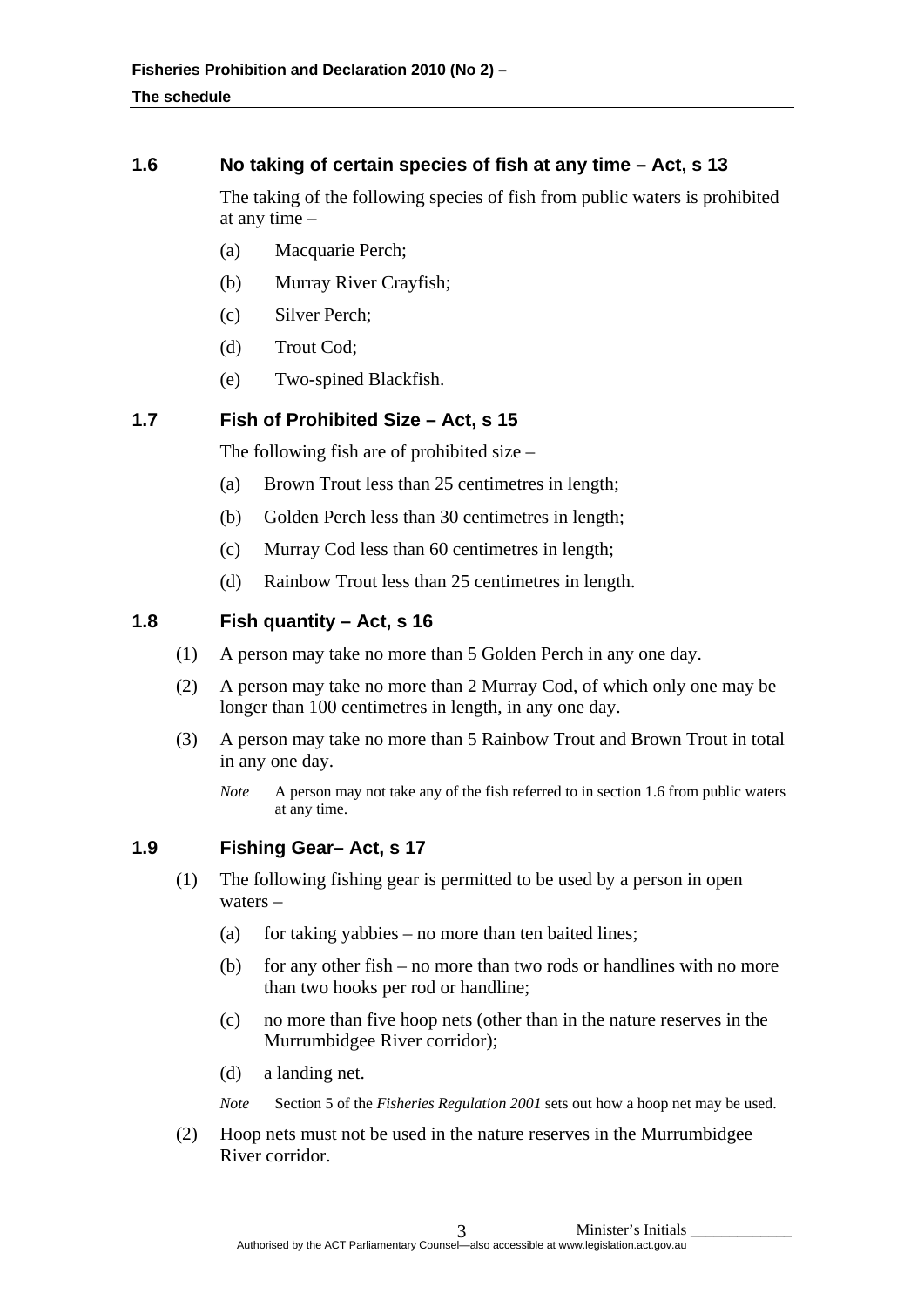- (3) The following fishing gear is permitted to be used by a person in trout waters –
	- (a) one rod with no more than two hooks for use with artificial flies or lures;
	- (b) a landing net, in conjunction with a rod.
	- *Note* Fishing is prohibited at certain times of the year in trout waters see section 1.3.
- (4) For the avoidance of doubt, the use of any fishing gear not listed in this section, or the use of fishing gear in a manner not described in this section, is not permitted.

# **Dictionary**

*Note* The *Fisheries Act 2000* contains definitions and other provisions relevant to this instrument. The dictionary to the Act defines the following terms:

- fish
- fishing gear
	- net
- public waters
- species
- take

*baited line* means a line with no hooks attached, used for taking yabbies.

*hoop net* means a net with a drop of no more than 1 metre, attached to no more than two hoops, rings or frames not more than 1.25 metres at their greatest diameter (in the case of rings or frames) or diagonal (in the case of frames).

*landing net* means a net consisting of a hoop or ring not exceeding 0.6 metres at its greatest diameter and to which is attached netting having a mesh not less than 25 millimetres.

The *length* of a fish is measured from the point of its snout to the tip of its tail.

*nature reserves in the Murrumbidgee River corridor* means the following nature reserves, as depicted on the attached map —

- (a) Bullen Range nature reserve;
- (b) Gigerline nature reserve;
- (c) Stony Creek nature reserve;
- (d) Swamp Creek nature reserve;
- (e) Woodstock nature reserve.

*open waters* – see section 1.1(1).

*prohibited waters* – see section 1.1(2).

*trout waters* – see section 1.1(3).